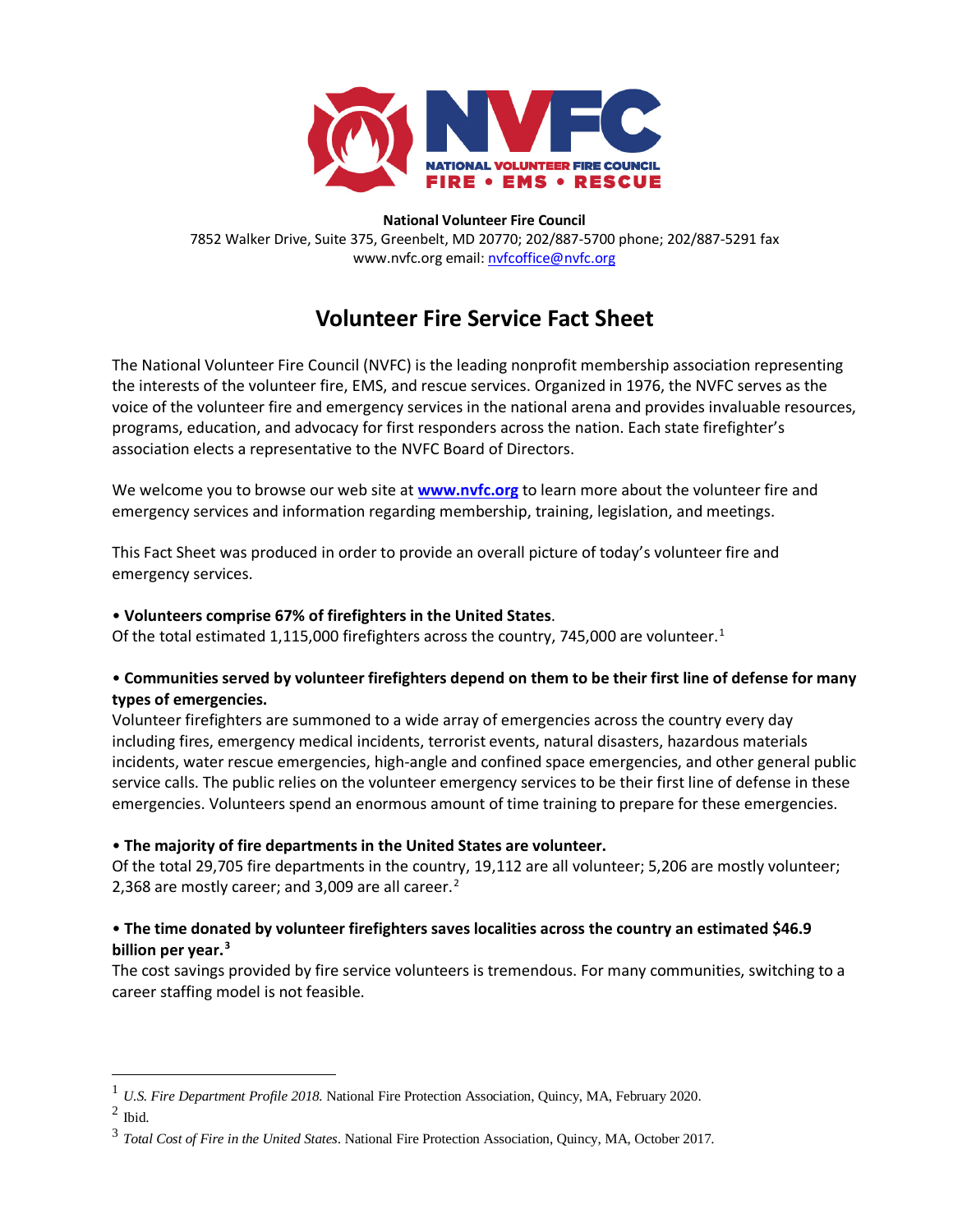#### • **Many local volunteer fire departments are struggling to meet staffing needs.**

The number of volunteer firefighters in the U.S. reached a low in 2017. At the same time, call volume has tripled in the last 30 years, due in large part to the increase in emergency medical calls. Major factors contributing to recruitment challenges include increased time demands, more rigorous training requirements, and the proliferation of two-income families whose members do not have time to volunteer. Fire departments today are also expected to provide a wide range of services and multi-hazard response, creating further challenges for resource-constrained departments. (See chart on page 3.)

| Year | Number of           | Year | <b>Number of</b>    |
|------|---------------------|------|---------------------|
|      | <b>Volunteer</b>    |      | Volunteer           |
|      | <b>Firefighters</b> |      | <b>Firefighters</b> |
| 1984 | 897,750             | 2002 | 816,600             |
| 1985 | 839,450             | 2003 | 800,050             |
| 1986 | 808,200             | 2004 | 795,600             |
| 1987 | 816,800             | 2005 | 823,650             |
| 1988 | 788,250             | 2006 | 823,950             |
| 1989 | 770,100             | 2007 | 825,450             |
| 1990 | 772,650             | 2008 | 827,150             |
| 1991 | 771,800             | 2009 | 812,150             |
| 1992 | 805,300             | 2010 | 768,150             |
| 1993 | 795,400             | 2011 | 756,400             |
| 1994 | 807,900             | 2012 | 783,300             |
| 1995 | 838,000             | 2013 | 786,150             |
| 1996 | 815,500             | 2014 | 788,250             |
| 1997 | 803,350             | 2015 | 814,850             |
| 1998 | 804,200             | 2016 | 729,000             |
| 1999 | 785,250             | 2017 | 682,600             |
| 2000 | 777,350             | 2018 | 745,000             |
| 2001 | 784,700             |      |                     |

**Number of Volunteer Firefighters in U.S. by Year[4](#page-1-0) Number of Fire Department Calls by Year[5](#page-1-1)**

| <b>Total Number of Calls for U.S. Fire</b> |            |      |            |  |
|--------------------------------------------|------------|------|------------|--|
| Departments, 1986-2011                     |            |      |            |  |
| Year                                       | Total      | Year | Total      |  |
| 1986                                       | 11,890,000 | 2003 | 22,406,000 |  |
| 1987                                       | 12,237,500 | 2004 | 22,616,500 |  |
| 1988                                       | 13,308,000 | 2005 | 23,251,500 |  |
| 1989                                       | 13,409,500 | 2006 | 24,470,000 |  |
| 1990                                       | 13,707,500 | 2007 | 25,334,500 |  |
| 1991                                       | 14,556,500 | 2008 | 25,252,500 |  |
| 1992                                       | 14,684,500 | 2009 | 26,534,500 |  |
| 1993                                       | 15,318,500 | 2010 | 28,205,000 |  |
| 1994                                       | 16,127,000 | 2011 | 30,098,000 |  |
| 1995                                       | 16,391,500 | 2012 | 31,854,000 |  |
| 1996                                       | 17,503,000 | 2013 | 31,644,500 |  |
| 1997                                       | 17,957,500 | 2014 | 31,644,500 |  |
| 1998                                       | 18,753,000 | 2015 | 33,635,500 |  |
| 1999                                       | 19,667,000 | 2016 | 35,320,000 |  |
| 2000                                       | 20,520,000 | 2017 | 34,683,500 |  |
| 2001                                       | 20,965,500 | 2018 | 36,746,500 |  |
| 2002                                       | 21,303,500 |      |            |  |

#### • T**he age of volunteer firefighters is increasing.**

Departments are finding it difficult to attract younger members due to a range of reasons, including increased demands on people's time, longer commuting distances to and from work, the prevalence of two-income households, and increased training requirements.

# **Age Profile of Firefighters by Community Size, 1987[6](#page-1-2) Age Profile of Firefighters by Community Size, 2018**

| Size of            | % Under | % Age | % Age     | % Age   |
|--------------------|---------|-------|-----------|---------|
| Community          | Age 30  | 30-39 | $40 - 49$ | 50 & Up |
| 10,000-24,999      | 33.0%   | 33.8% | 20.6%     | 12.6%   |
| 5,000-9,999        | 35.8%   | 32.4% | 19.1%     | 12.7%   |
| 2,500-4,999        | 34.6%   | 32.5% | 19.3%     | 13.6%   |
| <b>Under 2,500</b> | 29.7%   | 33.5% | 20.9%     | 15.9%   |

#### Age Profile of Firefighters by Community Size, 2018<sup>7</sup> *\*Mostly volunteer firefighters \*Mostly volunteer firefighters*

| Size of            | % Under | % Age | % Age | % Age   |
|--------------------|---------|-------|-------|---------|
| Community          | Age 30  | 30-39 | 40-49 | 50 & Up |
| 10,000-24,999      | 27%     | 30%   | 24%   | 20%     |
| 5,000-9,999        | 31%     | 26%   | 20%   | 23%     |
| 2,500-4,999        | 29%     | 25%   | 22%   | 25%     |
| <b>Under 2,500</b> | 22%     | 24%   | 20%   | 34%     |

<span id="page-1-0"></span><sup>4</sup> *U.S. Fire Department Profile 2018.* National Fire Protection Association, Quincy, MA, February 2020.

<span id="page-1-1"></span><sup>&</sup>lt;sup>5</sup> National Fire Protection Association Survey. Accessed March 9, 2020[. http://www.nfpa.org/news-and-research/fire-statistics-and](http://www.nfpa.org/news-and-research/fire-statistics-and-reports/fire-statistics/the-fire-service/fire-department-calls/fire-department-calls)[reports/fire-statistics/the-fire-service/fire-department-calls/fire-department-calls](http://www.nfpa.org/news-and-research/fire-statistics-and-reports/fire-statistics/the-fire-service/fire-department-calls/fire-department-calls)

<span id="page-1-2"></span><sup>6</sup> *Survey of Fire Departments for U.S. Fire Experience*, National Fire Protection Association, 1987.

<sup>7</sup> *U.S. Fire Department Profile 2018.* National Fire Protection Association, Quincy, MA, February 2020.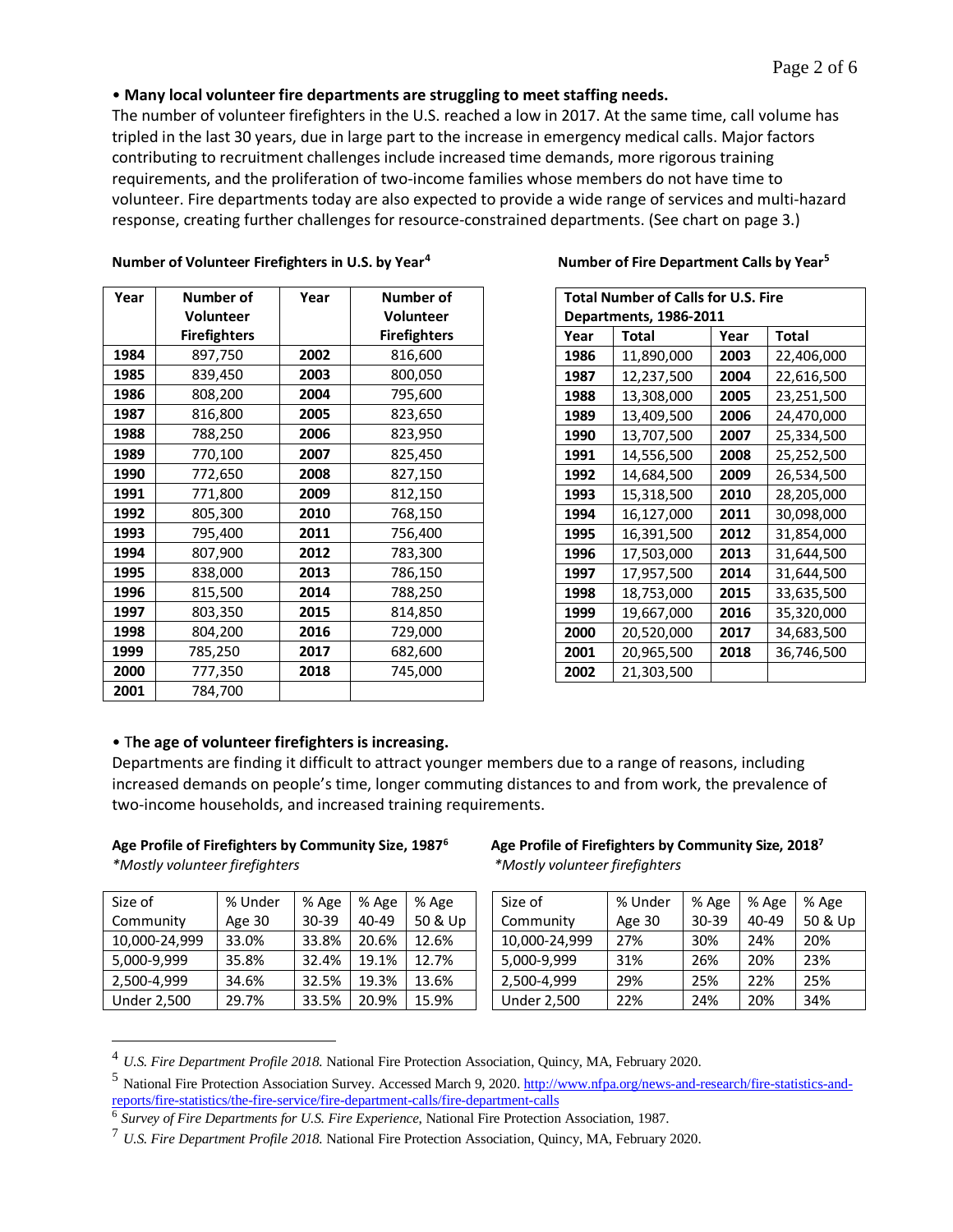## **Retention and Recruitment Challenges: Root Causes [8](#page-2-0)**

| <b>Sources Of Challenge</b>        | <b>Contributing Factors</b>                                                        |
|------------------------------------|------------------------------------------------------------------------------------|
| <b>Time Demands</b>                | • the two-income family and working multiple jobs                                  |
|                                    | • increased training time demands                                                  |
|                                    | • higher emergency call volume                                                     |
|                                    | · additional demands within department (fundraising,                               |
|                                    | administrative)                                                                    |
| <b>Training Requirements</b>       | • higher training standards and new federal requirements                           |
|                                    | • more time demands                                                                |
|                                    | • greater public expectation of fire department's response                         |
|                                    | capabilities (broader range of services such as EMS, Hazmat,                       |
|                                    | technical rescue, etc.)                                                            |
|                                    | · additional training demands to provide broader range of services                 |
|                                    | • recertification demands                                                          |
| <b>Increasing Call Volume</b>      | • fire department assuming wider response roles (EMS, Hazmat,<br>technical rescue) |
|                                    | • increasing emergency medical call volume                                         |
|                                    | • increase in number of automatic fire alarms                                      |
| Changes In The "Nature Of          | • abuse of emergency services by the public                                        |
| The Business"                      | · less of an emphasis on social aspects of volunteering                            |
| Changes In Sociological            | • transience                                                                       |
| Conditions (In Urban And           | · loss of community feeling                                                        |
| Suburban Areas)                    | · less community pride                                                             |
|                                    | · less of an interest or time for volunteering                                     |
|                                    | • two-income family and time demands                                               |
|                                    | • "me" generation                                                                  |
| Changes In Sociological            | • employers less willing to let employees off to run calls                         |
| <b>Conditions (In Rural Areas)</b> | • time demand                                                                      |
|                                    | • "me" generation                                                                  |
| Leadership Problems                | • poor leadership and lack of coordination                                         |
|                                    | · authoritative management style                                                   |
|                                    | • failure to manage change                                                         |
| Federal Legislation And            | • Fair Labor Standards Act interpretation                                          |
| Regulations                        | "2 in, 2 out" ruling requiring four firefighters on scene before                   |
|                                    | entering hazardous environment                                                     |
|                                    | • Environmental Protection Agency (EPA) live-fire burn limitations                 |
| Increasing Use Of                  | · disagreements among chiefs or other department leaders                           |
| <b>Combination Departments</b>     | • friction between volunteer and career members                                    |
| Higher Cost Of Housing (In         | • volunteers cannot afford to live in the community they serve                     |
| <b>Affluent Communities)</b>       |                                                                                    |
| <b>Aging Communities</b>           | • greater number of older people today                                             |
|                                    | · lack of economic growth and jobs in some towns                                   |
| <b>Internal Conflict</b>           | · disagreements among departmental leaders                                         |
|                                    | • friction between volunteer and career members                                    |

<span id="page-2-0"></span><sup>8</sup> *Retention & Recruitment for the Volunteer Emergency Serves: Challenges & Solutions*. National Volunteer Fire Council and United States Fire Administration (FA-310), May 2007.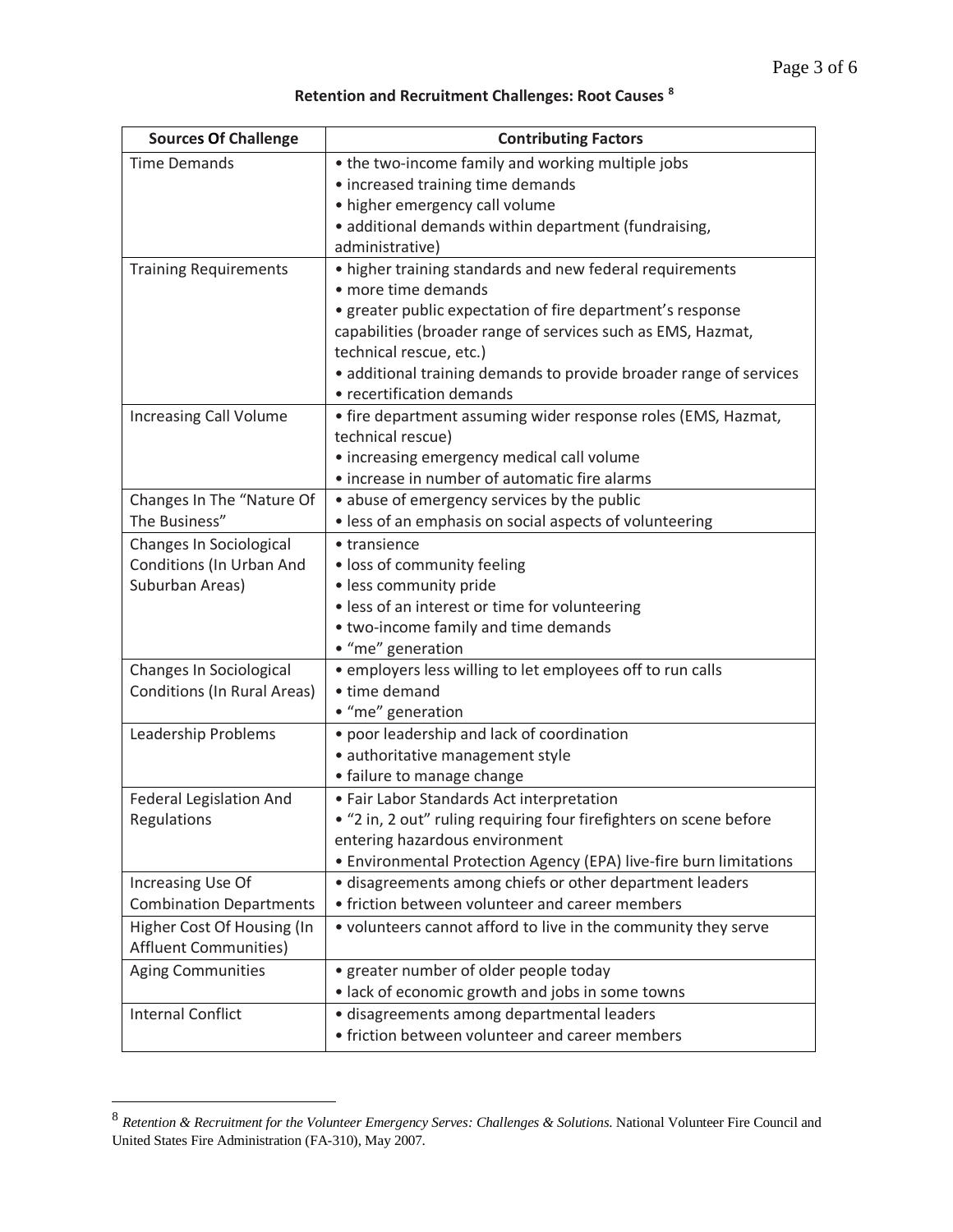### • **Recruitment and retention of volunteer firefighters are two of the key issues being addressed by the NVFC.**

In 2014, the NVFC received a SAFER grant from FEMA to implement a nationwide recruitment and retention campaign. Through the Make Me A Firefighter™ program, the NVFC has developed resources, tools, and customizable outreach materials to assist local departments in recruiting and retaining personnel. Departments can access these free resources and post their volunteer opportunities through the department portal at [http://portal.nvfc.org.](http://portal.nvfc.org/) The campaign also seeks to raise awareness among the public of the need for fire service volunteers. The public can learn more about the volunteer fire service and find a local opportunity at [www.MakeMeAFirefighter.org.](http://www.makemeafirefighter.org/)

Since 2004, the NVFC has administered Fire Corps™, a national initiative to recruit community members into local fire and EMS departments to perform non-emergency roles. This allows department members to focus on training and emergency response while at the same time increasing the services and programs the department can offer. For more information, visit [www.firecorps.org.](http://www.firecorps.org/)

To address the aging of the fire service and foster the next generation of firefighters and EMS personnel, the NVFC launched the National Junior Firefighter Program in 2007. The program serves as an umbrella for junior firefighter programs nationwide to promote youth participation within the fire and emergency services community. In addition, youth can use the program to locate a local junior firefighter program and keep track of their hours of service. The goal is to get more youth interested in the fire service, thus fostering a lifelong connection with the emergency services where they can continue to serve as volunteer or career firefighters or community supporters of the fire service throughout their adulthood. Learn more at [www.nvfc.org/juniors.](http://www.nvfc.org/juniors)

### • **Small and mid-sized communities rely heavily on volunteer firefighters.**

Small communities (populations under 10,000) across the U.S. are typically protected by all volunteer departments. In some cases, however, these communities have hired a few paid firefighters to assist. Mid-sized communities (populations between 10,000 and 100,000) are typically served by departments that use a combination of volunteer and paid firefighters. Large communities (populations over 100,000) are most often protected by combination paid and volunteer departments that consist of primarily paid staff. There are few strictly paid fire departments in the U.S., but those that exist are primarily found in very urban areas.

| Career and Volunteer Firefighters in the U.S. by<br>Population Protected, 2017 <sup>9</sup> |         |                  |              |  |
|---------------------------------------------------------------------------------------------|---------|------------------|--------------|--|
| Population                                                                                  |         |                  |              |  |
| Protected                                                                                   | Career  | <b>Volunteer</b> | <b>Total</b> |  |
| 1,000,000 or more                                                                           | 30,700  | 1,300            | 32,000       |  |
| 500,000 to 999,999                                                                          | 40,600  | 5,300            | 45,900       |  |
| 250,000 to 499,999                                                                          | 27,800  | 1,900            | 29,700       |  |
| 100,000 to 249,999                                                                          | 53,600  | 2,500            | 56,100       |  |
| 50,000 to 99,999                                                                            | 47,000  | 5,700            | 52,700       |  |
| 25,000 to 49,999                                                                            | 49,300  | 19,600           | 68,900       |  |
| 10,000 to 24,999                                                                            | 57,700  | 61,700           | 119,400      |  |
| 5,000 to 9,999                                                                              | 24,600  | 97,100           | 121,700      |  |
| 2,500 to 4,999                                                                              | 21,900  | 186,400          | 208,300      |  |
| under 2,500                                                                                 | 16,800  | 363,600          | 380,400      |  |
|                                                                                             |         |                  |              |  |
|                                                                                             | 370,000 | 745,000          | 1,115,000    |  |

<span id="page-3-0"></span><sup>9</sup> *U.S. Fire Department Profile 2018.* National Fire Protection Association, Quincy, MA, March 2020.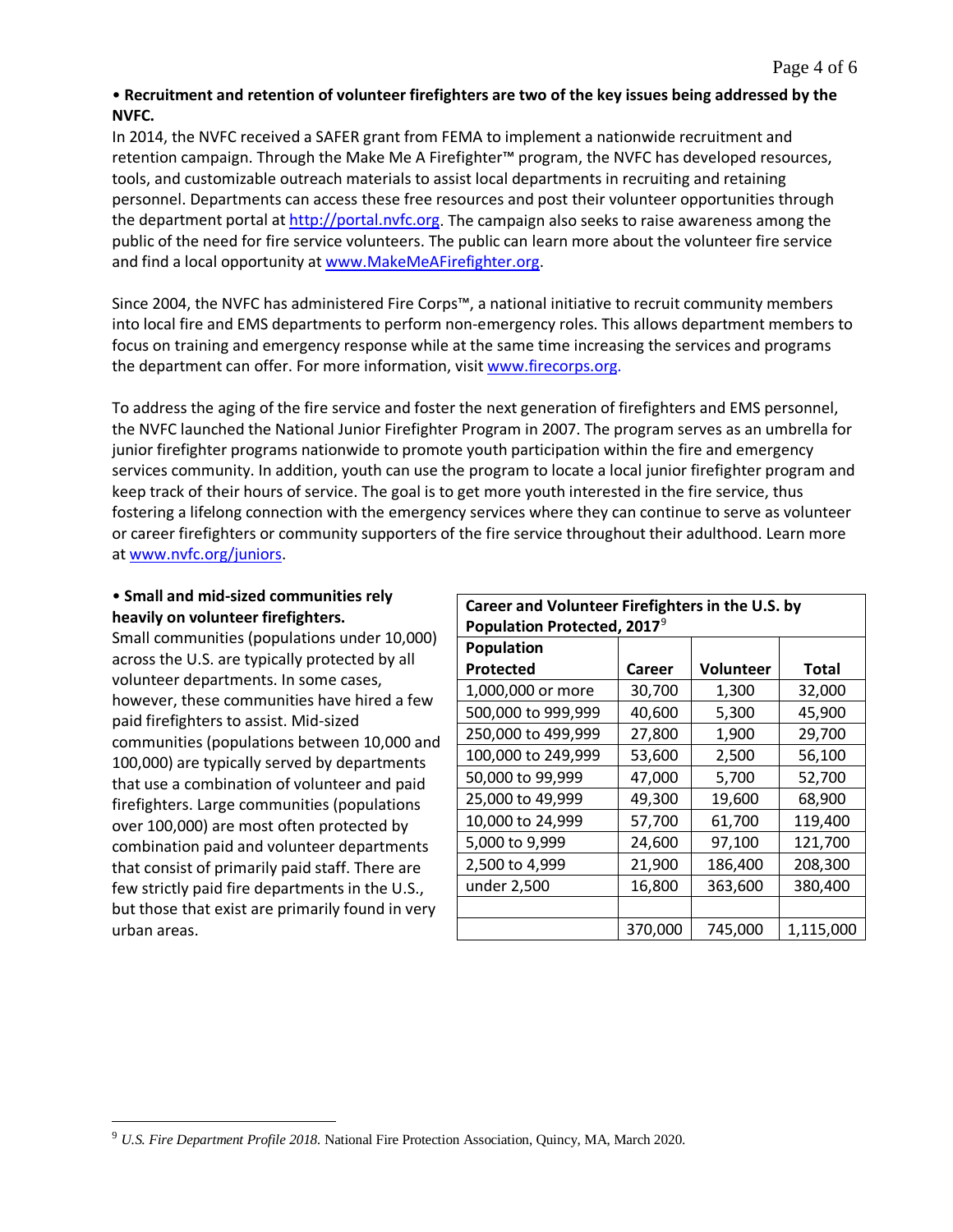#### • **44 of the 82 firefighters who died in the line of duty in 2018 were volunteers.[10](#page-4-0)**

The leading cause of on-duty death for firefighters was stress/overexertion, resulting in 37 deaths. Of these, 33 were caused by heart attack. The second leading cause of death was vehicle collision, claiming 12 firefighters.

Heart attack is continually the leading cause of on-duty firefighter fatalities. The NVFC administers an aggressive campaign to reverse this trend. The NVFC Heart-Healthy Firefighter Program is the nation's only heart attack awareness campaign targeted at all fire and emergency medical personnel, both volunteer and career. Visit the program's web site at [www.healthy-firefighter.org.](http://www.healthy-firefighter.org/)

Other critical health and safety issues facing firefighters are cancer, behavioral health (such as PTSD, depression, and suicide), and vehicle safety. The NVFC encourages firefighters to Serve Strong by recognizing the dangers and proactively addressing these issues. Resources and programs are available on the NVFC web site a[t www.nvfc.org/ServeStrong](http://www.nvfc.org/ServeStrong) regarding a variety of health and safety issues.

#### • **Volunteer firefighters and emergency medical technicians across the country meet national and/or state training standards.**

Each state adopts its own training requirements that apply to volunteer firefighters. Many states require that volunteers meet the National Fire Protection Association's *Standard 1001: Firefighter Professional Qualifications.* This establishes a very rigorous course of classroom and practical evolutions for basic training. This same standard is commonly used to train paid firefighters. The NVFC recommends all volunteer fire departments set a goal that personnel attain, at a minimum, a level of training that meets or exceeds NFPA 1001 or an equivalent state standard in order to engage in fire suppression. Likewise, volunteer emergency medical responders are trained to the national training criteria established by the U.S. Department of Transportation and other standards setting bodies.

#### • **Volunteers invest a large amount of time serving their communities.**

There is no national average of the amount of time a volunteer firefighter gives to his or her community. Volunteering in the fire and EMS service, however, is one of the most demanding volunteer activities today. Time commitments include operational responses (often at a moment's notice), training, fundraising, vehicle and station maintenance, and various administrative duties.

#### • **The cost to train and equip a firefighter can exceed \$20,000.**

Below are average expenses associated with firefighting. Please note product costs vary depending on a variety of factors, and these are just estimates. Certain pieces of equipment, such as radio and thermal imager, may not be provided to every firefighter. Training costs vary considerably from state to state and jurisdiction to jurisdiction, depending on what level and types of training are required.

| <b>Helmet</b> | 300     | <b>Gloves</b>         | 95      |
|---------------|---------|-----------------------|---------|
| Coat          | \$1,200 | <b>SCBA</b>           | \$6,300 |
| <b>Pants</b>  | 875     | Radio                 | \$3,700 |
| <b>Boots</b>  | 300     | <b>Thermal Imager</b> | \$1,200 |
| Hood          | 40      | <b>Training</b>       | 5 7,800 |

<span id="page-4-0"></span><sup>10</sup> *Firefighter Fatalities in the United States in 2018,* U.S. Fire Administration, Emmitsburg, MD, September 2019.